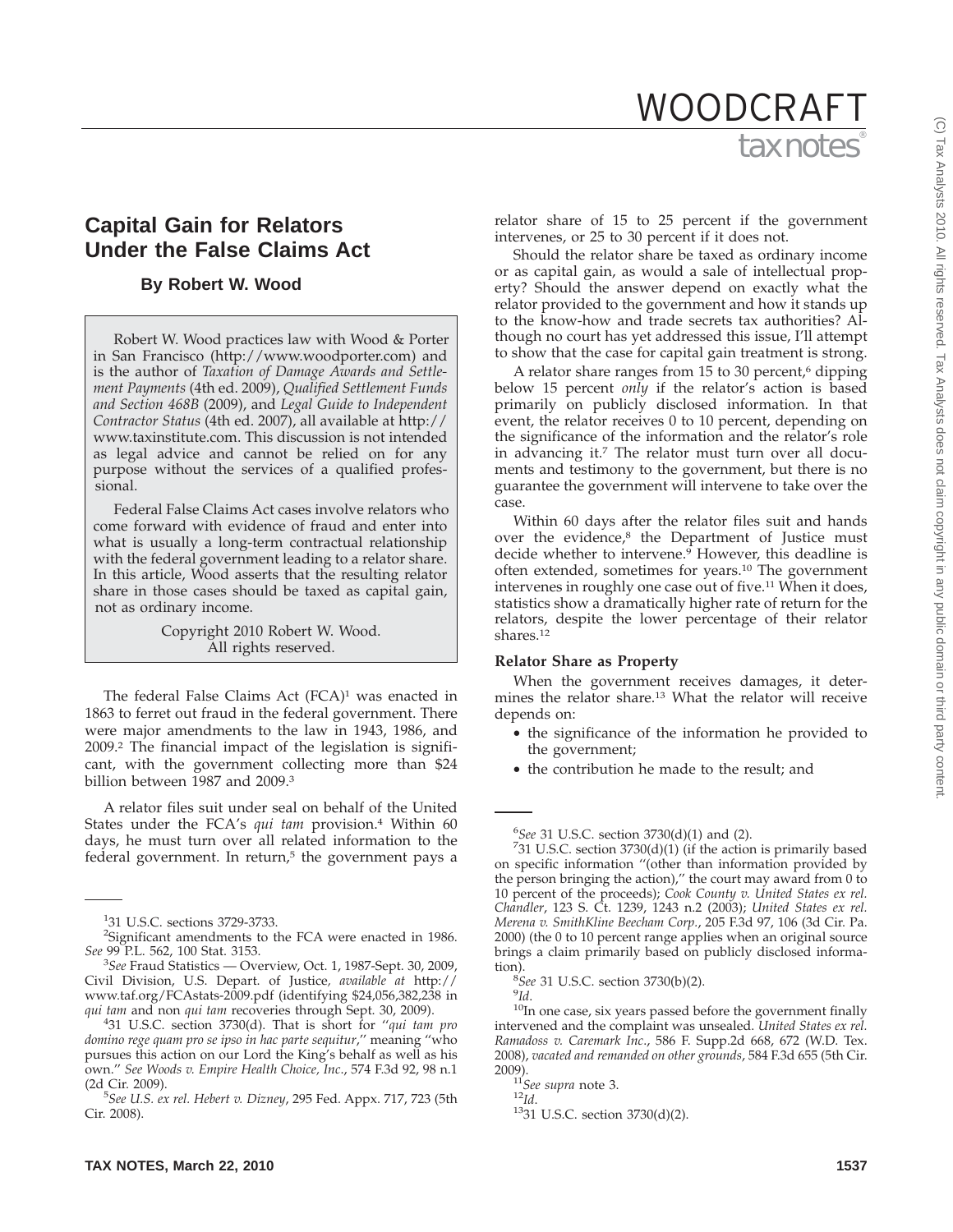## **COMMENTARY / WOODCRAFT**

• whether the information the relator provided was previously known to the government.14

Every *qui tam* claim emanates from the government's claim for fraud,15 a property right of the government that is also part-owned by the relator. Neither the code nor the Treasury regulations define what constitutes property.16 However, ''property'' generally includes the aggregate of rights protected by the government, including the right to dispose of something, to possess and use it, and to exclude everyone else from interfering.17

Significantly, the relator's filing triggers an enforceable assignment to the relator of part of the government's claim.18 The relator exchanges his intellectual property for a portion of the government's property right. Under traditional authorities, what the relator remits qualifies as property, but is it a capital asset?

Although it is easier to say what a capital asset is *not* than to say what it is, a relator's property interest is clearly capital. Section 1221 defines a capital asset by reference to the follwing excluded categories of property:

1. stock in trade (inventory);

2. depreciable or real property used in a trade or business;

3. a copyright, a literary, musical, or artistic composition, a letter or memorandum, or similar property;

4. accounts or notes receivable acquired in a trade or business;

5. certain federal publications received without consideration or a discount;

6. certain commodities derivative financial instruments held by commodities dealers;

7. certain hedging transactions that are clearly defined as such before the close of the day on which the transaction was acquired, originated, or entered into; and

8. supplies of a type regularly used or consumed by the taxpayer in the ordinary course of the taxpayer's trade or business.19

The relator's claims do not run afoul of any of these exclusions: Of course, it should be no surprise that much of the focus in the case law is on whether the underlying claims relate to ''property.'' Many legal rights constitute

U.S. 765, 773 (2000). (''The FCA can reasonably be regarded as effecting a partial assignment of the Government's damages

claim.")<br><sup>19</sup>Section 1221(a).

property, including life estates,<sup>20</sup> foreign currency, and currency contracts.21 Oil, gas, and mineral rights are also property22 yielding capital gain or loss, whether via a direct transfer of mineral interests, futures contracts, or the proceeds of condemnation sales.23

In all, the property and capital asset hurdles do not seem high. Even sales of body parts and plasma can qualify for capital gain or loss treatment, because none of the statutory exclusions apply.<sup>24</sup> Clearly, what is entitled to capital gain treatment continues to evolve.

## **Contract Rights, Name Rights, and Trade Secrets**

Many contract recoveries are considered capital by the courts. For example, commodity contracts are treated as property rights, their disposition being capital.25 The right to develop agricultural land has been analogized to condemnation rights<sup>26</sup> and thus also treated as property.27 As a whole, the authorities on the capital versus ordinary character of contract rights have favored taxpayers.28

A relator has a *qui tam* claim only when he has independent knowledge and acts as a supplier of knowhow or secret information.29 It is notable that secret information has fared well in tax law. The right to a

<sup>20</sup>*See Bell Estate v. Commissioner*, 137 F.2d 454 (8th Cir. 1943); *McAllister v. Commissioner*, 157 F.2d 235 (2d Cir. 1946), *cert. denied*, 330 U.S. 826 (1947); *Allen v. First National Bank and Trust*

*Co*., 157 F.2d 592 (5th Cir. 1946), *cert. denied*, 330 U.S. 828 (1947). <sup>21</sup>*See* Rev. Rul. 74-7, 1974-1 C.B. 198; *Carborundum Co*. *<sup>v</sup>*. *Commissioner*, 74 T.C. 730 (1980), *acq*., 1984-2 C.B. 1; *see also Hoover v. Commissioner*, 72 T.C. 206 (1979), *nonacq*., 1980-2 C.B. 2, *acq. in part*, 1984-2 C.B. 1. *See* cases collected in Rothman, Brady, Capps, and Herzog, *Capital Assets*, 561-2nd T.M. A-32(1) (Tax

<sup>22</sup>See, e.g., section 614 (definition of property); section 1254 (gain from disposition of interest in oil, gas, geothermal, or other mineral properties); *Commissioner v. Farmers and Ginners Cotton Oil Co*., 120 F.2d 772 (5th Cir. Ala. 1941), *cert. denied*, 314 U.S. 683

(1941). <sup>23</sup>*See Jahn v. Commissioner*, 58 T.C. 452 (1972), *aff'd per curiam*,

475 F.2d 1140 (6th Cir. 1973). <sup>24</sup>*See* discussion in Rothman, et al., *supra* note 21; Note, ''Tax Consequences of Transfers of Bodily Parts,'' 73 *Columbia Law Review* 842 (1973); *see also* Note, ''The Sale of Human Body

<sup>25</sup> See Renzeihausen v. Lucas, 280 U.S. 387 (1930); Greenbros. Inc. *v. Commissioner*, 23 T.C. 226 (1954), *acq*., 1955-1 C.B. 3; *S.S. Pierce Co. v. United States*, 57-2 U.S. T.C. para. 9886 (D. Mass. 1957);

*Cont'l Distrib. Co. v. United States*, 143 F. Supp. 652 (E.D. Ill. 1956). <sup>26</sup>*See* Rev. Rul. 77-414, 1977-2 C.B. 299. <sup>27</sup>*See Trunk v. Commissioner*, 32 T.C. 1127 (1957), *acq*.*,* 1960-2

C.B. 7. <sup>28</sup>*See, e.g.,* TAM 200049009 (Aug. 9, 2000), *Doc 2000-31669*, *2000 TNT 238-17* (power supply contracts were property for purposes of capital gain treatment); LTR 200215037 (Jan. 14, 2002), *Doc 2002-8807*, *2002 TNT 72-44* (termination of an existing power agreement qualified as the sale of the contract producing capital gain or loss); *Lehman v. Commissioner*, 25 T.C. 629, 635 (T.C. 1955) (contract rights from whiskey purchase agreements were incident to taxpayers' investment allowing profits realized on their sale to be long-term capital gains); *Estate of Shea v.*

<sup>29</sup>"With this requirement the government seeks to purchase information it might not otherwise acquire.'' *U.S. ex rel. Hebert*, **(Footnote continued on next page.)**

<sup>1431</sup> U.S.C. section 3730(d)(1); *see also United States ex rel. Alderson v. Quorum Health Group*, 171 F. Supp.2d 1323, 1332 (M.D. Fla. 2001) (citing S. Rep. No. 99-345, at 28 (1986), *reprinted in* 1986 U.S.C.C.A.N. 5266, 5293 (the ''Senate factors'') regarding 1986 amendments to the FCA).<br><sup>15</sup>See 31 U.S.C. section 3729(a).<br><sup>16</sup>See, e.g., Crane v. Commissioner, 331 U.S. 1 (1947).<br><sup>17</sup>See Black's Law Dictionary, 845-846 (6th ed. 1991).<br><sup>18</sup>Vt. Agency of Natural Res. v. United Stat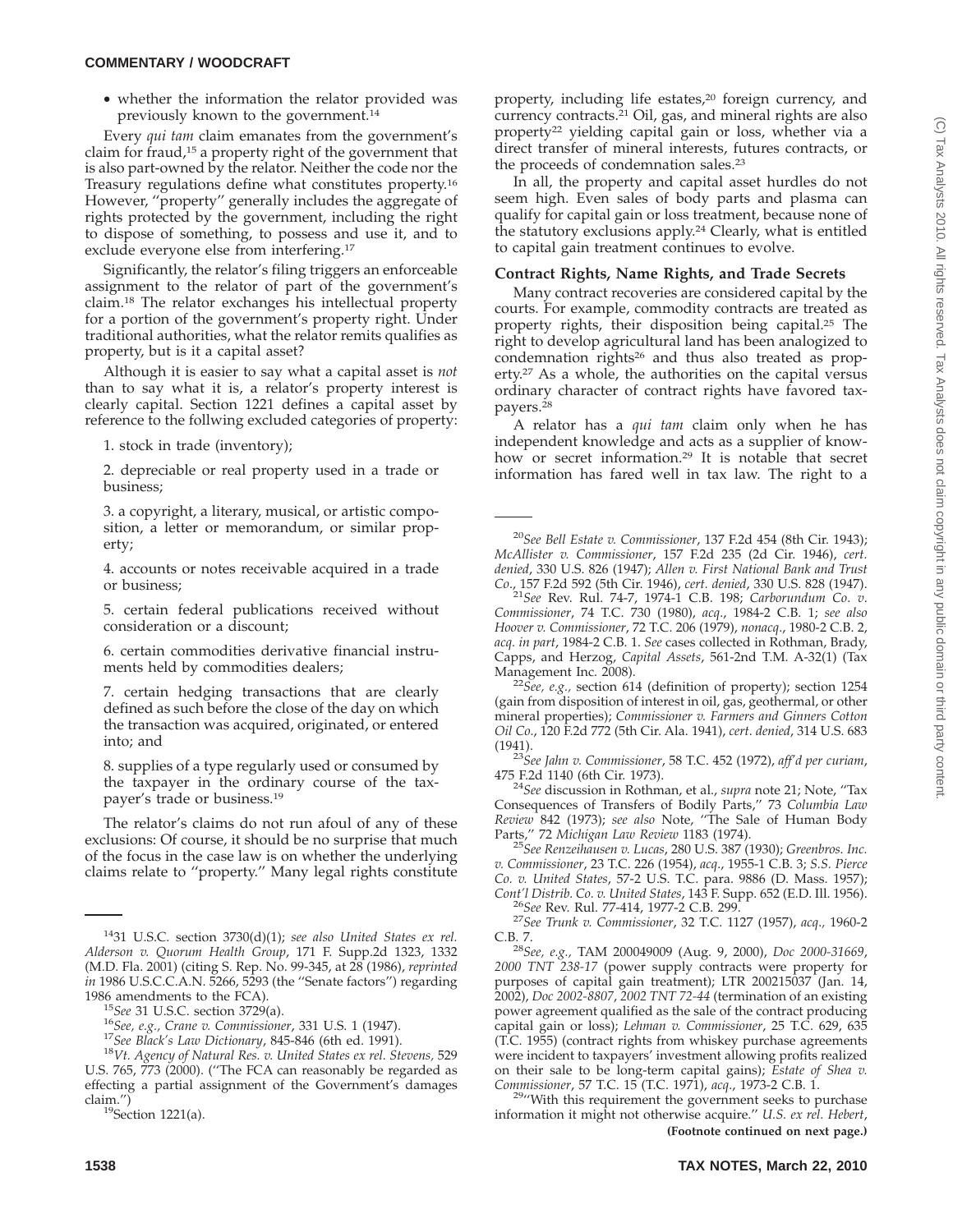## **COMMENTARY / WOODCRAFT**

corporate name, trade name, or business name is clearly property, its disposition capital.30 The same is true of trade secrets,<sup>31</sup> often defined as any information not generally known in a trade.32 Payment for inventions, formulas, patterns, processes, customer lists, and even news<sup>33</sup> generates capital gain or loss,<sup>34</sup> often without defining ''trade secrets'' or ''know-how.''35 In fact, the IRS sees little difference between know-how and trade secrets.36

## **Patents and Know-How**

Section 1235 gives broad capital gain treatment to patent holders regardless of holding period, method of payment, or even the inventor's status.37 All other forms of intellectual property qualify for capital gain treatment, but not as automatically as with patents. Still, if a technique, formula, or other asset qualifies as know-how, it will be eligible for capital gain treatment.38

Although know-how is not defined in the code or regulations, the IRS and the courts have been flexible. As early as 1955,<sup>39</sup> the IRS acknowledged that know-how (although nonpatentable) is simply ''something that its possessor can grant to another for a consideration.''40 By 1969, the IRS identified criteria for evaluating whether information is know-how for tax purposes $41$ :

- It is secret, safeguarded, and known only by the owner and certain employees.
- It represents a discovery, which, although not patentable, is original, unique, and novel.
- It is not revealed by a patent, subject to a patent application, or disclosed by the product to which it relates.
- It does not represent mere knowledge or efficiency resulting from experience, or mere skill and manipulation.
- It is not merely the rights to tangible evidence of information.
- It is not developed especially for the transferee.
- It is not assistance in the construction of a plant building, or advice as to the layout of machinery and equipment.
- It is not educational training for the transferee's employees.
- Technical information of a related or similar nature will not be furnished on a continuing basis without adequate compensation.

Since trade secrets and know-how appear to be indistinguishable for purposes of receiving capital gain treatment,42 it is not necessary to determine which the relator transfers. In any event, a relator's *qui tam* claim satisfies each of those criteria. Secrecy is also present, for the relator must file suit under seal.43 However, absolute secrecy is not required. Many cases recognize the capital status of know-how or trade secrets even though the information is known to people other than the transferor.44

The size of the relator share depends on the significance of the information the relator provided, the contribution he made to the end result, and whether the information was new to the government or previously known.45 The focus is unequivocally on the knowledge or know-how the government acquires.

## **Court Cases on Know-How**

Although court decisions generally agree that some level of secrecy is an element of know-how, they extend capital gain treatment to nonsecret materials ancillary to a transfer of know-how and patents. Furthermore, a nominally secret formula or process can qualify for capital gain treatment even if it can be easily discovered.46 In the seminal case of *E.I. du Pont de Nemours & Co. v. United States*, <sup>47</sup> the Court of Claims defined trade secrets broadly, noting that the information is frequently in the public domain.48 Hence, sometimes it is not that the *information* itself must be secret, but how it is *used*. 49

Another granddaddy case is *Ofria v. Commissioner*, 50 involving a taxpayer (CMC) producing bomb couplers for the Air Force. The contract granted the Air Force all rights to use any data in exchange for incentive payments that CMC and its shareholders reported as capital gain. The IRS argued that the incentive payments were for services, claiming the information was not property, or that even if it was, it was not a trade secret.

Nevertheless, the Tax Court held the transferred data was property and a capital asset. Any link to services was unimportant, because when one pays for an invention it necessarily compensates the inventor for services. Without deciding which one, the Tax Court ruled the incentive

<sup>295</sup> Fed. Appx. at 723 (citing 31 U.S.C. section 3730(e)(4) and *U.S. ex rel. Russell v. Epic Healthcare Mgmt. Group*, 193 F.3d 304, 308-309 (5th Cir. Tex. 1999)). <sup>30</sup>*See United States v. Gen. Bancshares Corp.*, 388 F.2d 184 (8th

Cir. 1968); Rev. Rul. 55-694, 1955-2 C.B. 299. <sup>31</sup>*See E.I. DuPont de Nemours & Co. v. United States*, 288 F.2d

<sup>904 (</sup>Ct. Cl. 1961). <sup>32</sup>*Id*. at 911. <sup>33</sup>*Id*. <sup>34</sup>*See* Rothman et al., *supra* note 21, at A-33. <sup>35</sup>*See, e.g., U.S. Mineral Products Co. v. Commissioner*, 52 T.C. 177, 196 (T.C. 1969); *Taylor-Winfield Corp. v. Commissioner*, 57 T.C. 205, 213 (T.C. 1971), *aff'd*, 467 F.2d 483 (6th Cir. 1972); Rev. Rul.

<sup>&</sup>lt;sup>36</sup>See Rev. Rul. 55-17, 1955-1 C.B. 388, modified, Rev. Rul. 64-56; 1964-1 C.B. 133; Rev. Rul. 71-564, 1971-2 C.B. 179.

<sup>&</sup>lt;sup>37</sup>See section 1235; Charles Edward Falk, *Tax Planning for the Development and Licensing of Patents and Know-How*, 557 T.M. A-10(1) (Tax Management Inc. 2008), Rev. Rul. 69-482, 1969-2

<sup>&</sup>lt;sup>38</sup>Id.; *see also Ofria, 77 T.C. at 535.*<br><sup>39</sup>Rev. Rul. 55-17, 1955-1 C.B. 388, modified, Rev. Rul. 64-56, 1964-1 C.B. 133, amplified, Rev. Rul. 71-564, 1971-2 C.B. 179. <sup>40</sup>*Id*. 41Rev. Proc. 69-19, 1969-2 C.B. 301, amplified, Rev. Proc.

<sup>74-36, 1974-2</sup> C.B. 491.

<sup>&</sup>lt;sup>42</sup>*See, e.g.,* Rev. Rul. 71-564, 1971-2 C.B. 179.<br><sup>43</sup>31 U.S.C. section 3730(b)(2).<br><sup>44</sup>*See* Falk, *supra* note 37, at A-29.<br><sup>45</sup>*See United States ex. rel. Alderson v. Quorum Health Group, Inc.*, 171 F. Supp.2d 1323, at 1332; 31 U.S.C. section 3730(d)(1).

<sup>46</sup>*See* Falk, *supra* note 37, at A-29. 47288 F.2d 904 (Ct. Cl. 1961). <sup>48</sup>*Id*. at 911. <sup>49</sup>*See supra* note 46. 5077 T.C. 524 (1981), *nonacq*., 1983-1 C.B. 1.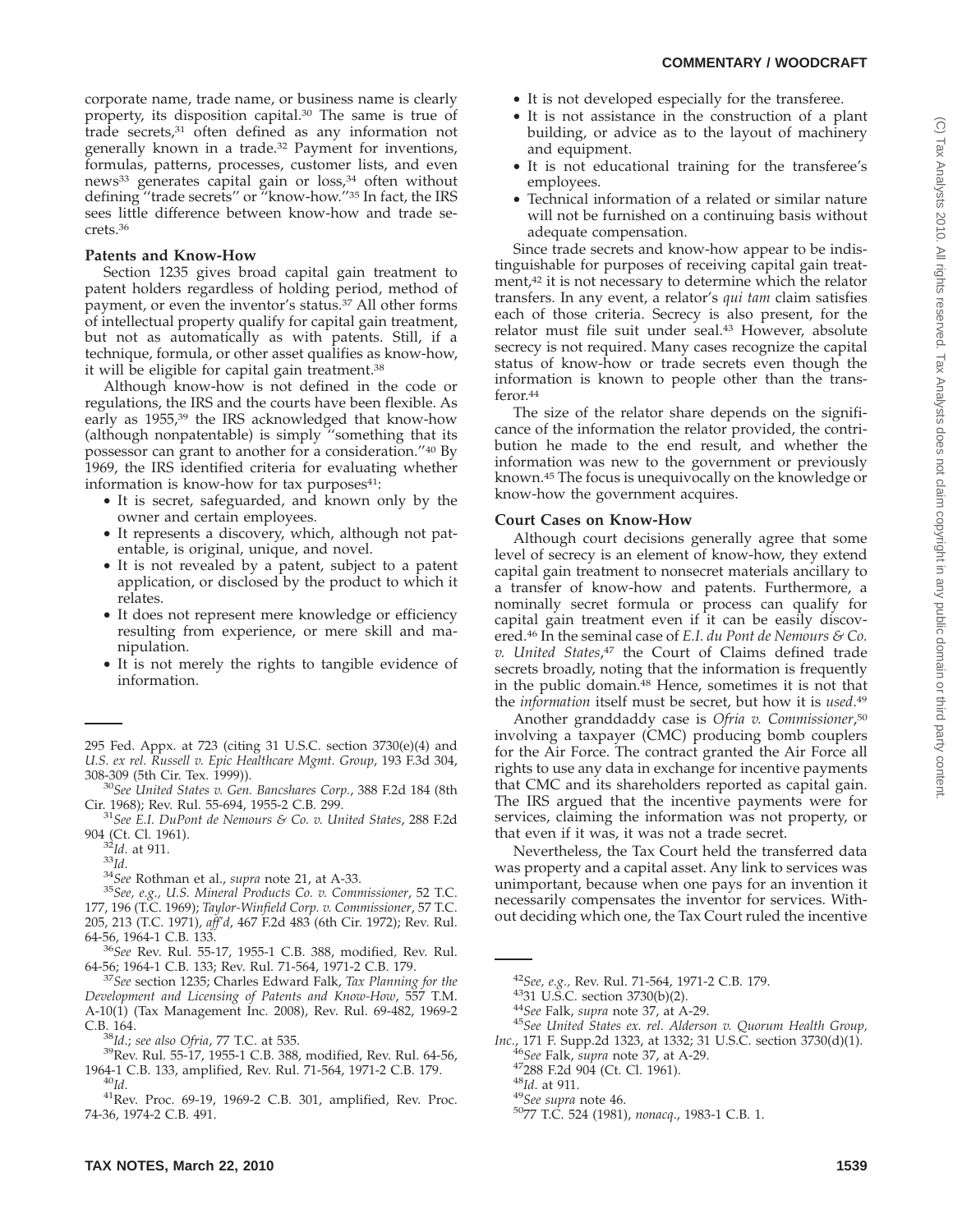payments were for trade secrets, know-how, or unpatented technology protectable as a form of property.<sup>51</sup> Even without secrecy, that was enough for capital gain treatment.

The body of trade secret and know-how tax authorities suggest that secret information clearly qualifies for capital gain treatment,52 and that even something *less* than secret may still qualify.53 A relator's transfer of information stands up well to those authorities. The relator transfers know-how, providing the government with written disclosure of substantially all material evidence and information he possesses.<sup>54</sup> The relator must file his complaint under seal, and it must remain so for at least 60 days after the government receives his evidence. Frequently, it remains under seal much longer.55

The *sine qua non* of the *qui tam* claim is the information itself, and any link to services is tenuous. As one court noted, in an FCA case, ''the government seeks to purchase information it might not otherwise acquire.''56 The 15 percent minimum payment is in exchange for the relator's independent knowledge of fraud.<sup>57</sup> A higher percentage beyond 15 percent may depend *in part* on the relator's ''contribution'' to the action, but that contribution can involve both data and services.<sup>58</sup>

The import of the relator's secret knowledge runs throughout the FCA, allowing for a reduced relator share only if the relator brings an action based primarily on *already publicly disclosed information*. <sup>59</sup> To be sure, the authorities addressing the tax treatment of know-how transfers are not uniform in their handling of secrecy. However, even if secrecy is viewed as essential, a relator clearly satisfies it. A relator's *qui tam* claim also falls within traditional notions of a chose in action — intangible personal property constituting a capital asset.<sup>60</sup>

1984). <sup>53</sup>*Id.*; *see also* Falk, *supra* note 37, at A-30. <sup>54</sup>*United States ex rel. Kelly v. Boeing Co.,* 9 F.3d 743, 746 (9th

<sup>55</sup>31 U.S.C. section 3730(b)(2).<br><sup>56</sup>United *States ex rel. Hebert*, 295 Fed. Appx. at 723; *United States ex rel. Russell*, 193 F.3d at 308-309.

*Inited States ex rel. Hebert, 295 Fed. Appx. at 723 (citing 31* U.S.C. section 3730(e)(4) and *United States ex rel. Russell*, 193 F.3d

at 308-309). 5831 U.S.C. section 3730(d)(1). <sup>59</sup>*Id.*; *Cook County*, 123 S. Ct. at 1243 n.2; *United States ex rel. Merena*, 205 F.3d at 106 (legislative history suggests the 0 to 10 percent range applies only when an original source brings a claim primarily based on publicly disclosed information).

<sup>60</sup>See, e.g., Commissioner v. Golonsky, 200 F.2d 72, 74 (3d Cir. 1952), *acq*., 1956-2 C.B. 6 (1956) (a chose in action as intangible property); *Osenbach v. Commissioner,* 198 F.2d 235, 236-237 (4th Cir. 1952) (sale or exchange of a chose in action produces capital gain); *Benedum v. Granger*, 180 F.2d 564, 566 (3d Cir. 1950) (disposition of a chose in action ''clearly constitutes an exchange of capital assets''); *Jeffrey v. United States, IRS (In re Jeffrey)*, 261 B.R. 396, 401 (Bankr. W.D. Pa. 2001) (right to assert tort claim is a chose in action constituting intangible personal property).

## **Substitutes for Ordinary Income**

One might expect the IRS to argue that a relator's share represents a right to future ordinary income, invoking the substitute for ordinary income authorities. The substitute for ordinary income doctrine views a payment as ordinary if it substitutes for what would have been ordinary income in the future. The major cases involve sales of lottery payment streams.

Thus, in the context of a sale of a stream of lottery payments, the Ninth Circuit has ruled that a capital gain requires: (1) the taxpayer to make an underlying investment of capital in exchange for the asset; and (2) the sale to reflect an accretion in value over cost to any underlying asset.61 Against this test, the mere purchase of a lottery ticket is obviously not an investment.<sup>62</sup> In contrast, relators make substantial investments of time and money.

Even if a contingent fee attorney bears most costs, relators have ongoing out-of-pocket costs for travel and other expenses, usually for many years. It is hard to see how those costs would not be the requisite ''investment.'' The Ninth Circuit's second capital gain prerequisite requires an accretion in value.63 Although a lottery ticket spiked from its \$1 cost to an overnight bonanza on random selection, a relator's *qui tam* claim appreciates more gradually.

Indeed, when the relator receives a contract right in exchange for his secret information and know-how, it may have a zero or unascertainable value. Thereafter, the value of his *qui tam* claim increases. The government intervening can be one signpost of appreciation, since the value of a claim increases significantly when the government intervenes.64

In another substitute for ordinary income case, *Lattera v. Commissioner*, <sup>65</sup> the Third Circuit noted that not all assets increase in value (for example, cars often depreciate).<sup>66</sup> The Third Circuit looked for a "family resemblance'' to capital assets. The court put stocks, bonds, options, currency contracts, automobiles, and land into the capital asset family. Rental and interest income, the court said, spring from an ordinary income family. Inbetween are contracts and payment rights requiring one to assess the type of carveout (that is, whether horizontal or vertical) and the asset's character.67

As enunciated by the Third Circuit, when a taxpayer makes a horizontal carveout (disposing of only a portion of a property interest), the disposition produces ordinary income. A vertical carveout (completely disposing of a property interest) yields ordinary or capital treatment

<sup>&</sup>lt;sup>51</sup>Ofria, 77 T.C. at 540.<br><sup>52</sup>Bertrand M. Harding, "Obtaining Capital Gains Treatment on Transfers of Know-How,'' 37 *Tax Lawyer* 307, 309 (Winter

<sup>&</sup>lt;sup>61</sup>United States v. Maginnis, 356 F.3d 1179, 1183 (9th Cir. 2004), *Doc* 2004-1978, 2004 TNT 21-27.<br><sup>62</sup>*Id.* at 1184.

*Doc 2004-1978*, *2004 TNT 21-27.* <sup>62</sup>*Id.* at 1184. <sup>63</sup>*Id*. at 1183. <sup>64</sup>*See supra* note 3. 65437 F.3d 399 (3d Cir. 2006), *Doc 2006-2962, 2006 TNT 31-8*, *cert. denied*, 127 U.S. 1328 (2007). <sup>66</sup>*Id*. <sup>67</sup>*Id*. at 406.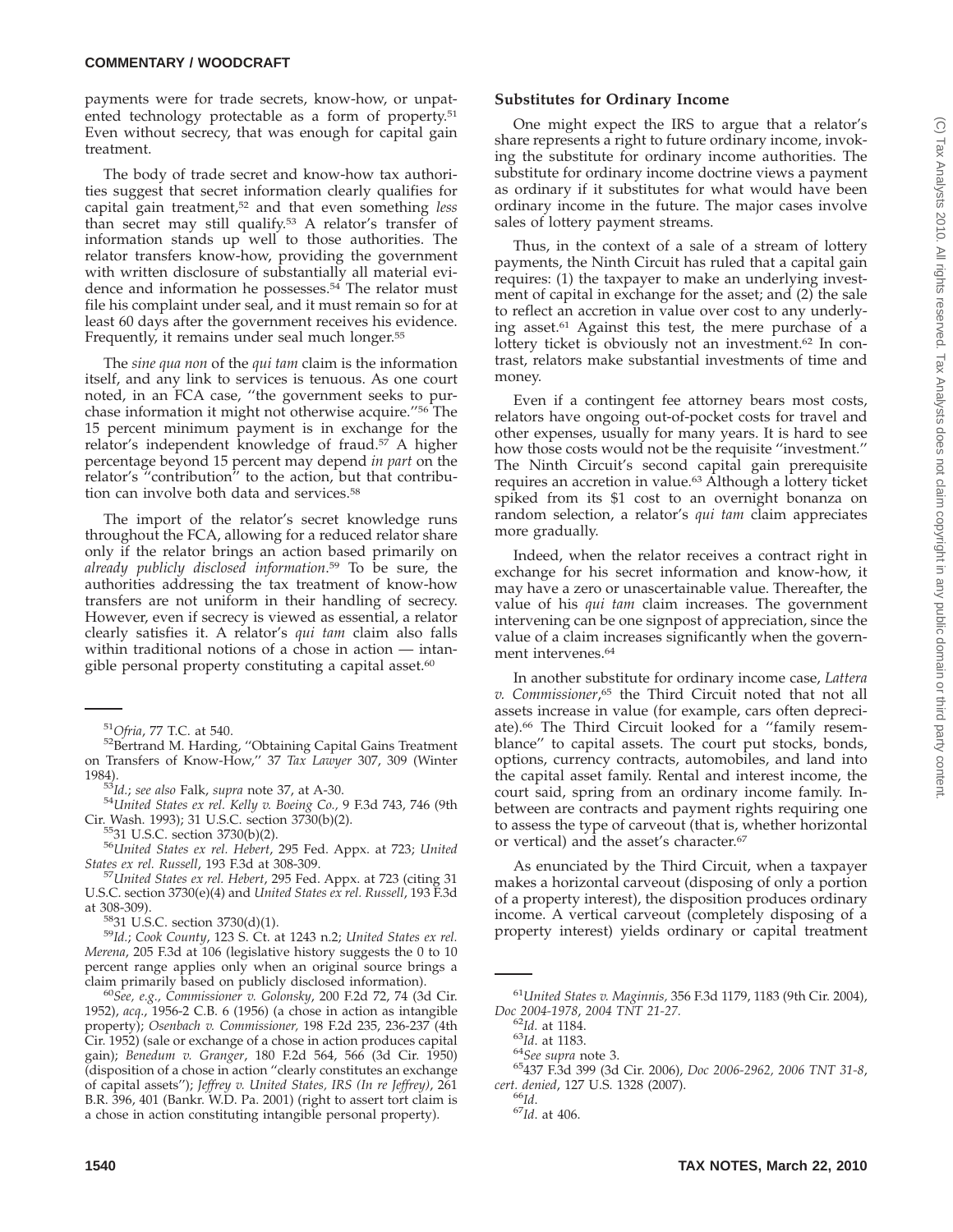## **COMMENTARY / WOODCRAFT**

depending on the asset's character.<sup>68</sup> Using this nomenclature, a relator's share is clearly vertical, for it completely disposes of the relator's claim interest. In the parlance of substitute for ordinary income cases, the relator receives payment for a right to *earn* income (not a right to *already earned* income).69 That makes it capital.

## **Sale or Exchange**

In general, for an asset to receive capital gain treatment, it must be disposed of in a sale or exchange. Although neither term is defined in the code or regulations, the courts have applied ordinary meanings $\bar{z}$ <sup>0</sup>: A "sale" is a transfer of property for cash or a cash equivalent<sup>71</sup>; and an "exchange" is a transfer of property for other property.72

In assessing the presence of a sale or exchange, courts have considered whether: (1) legal title has passed; (2) the purchaser has acquired an equity interest in the property; (3) the acquisition creates a present obligation to transfer legal title for an agreed-on consideration; (4) legal title is vested in the purchaser; and (5) the purchaser bears the risk of loss and has the benefits of ownership.73

Relator shares overwhelmingly meet those criteria. Under an enforceable contract between relator and government,<sup>74</sup> legal title to a portion of the government's claim vests in the relator when he files suit.75 It is not clear that a relator needs to prove the occurrence of a sale or exchange to receive capital treatment.

Indeed, other authorities have simply considered the sale or exchange requirement inapplicable to litigation settlements.76 Legal rights are released when a settlement agreement is signed, so many authorities have consid-

<sup>68</sup>*Id.* at 407 (citing *Maginnis,* 356 F.3d at 1185-1186). <sup>69</sup>*See Lattera*, 437 F.3d at 408 (citing Thomas G. Sinclair, ''Limiting the Substitute-for-Ordinary Income Doctrine: An Analysis Through Its Most Recent Application Involving the Sale of Future Lottery Rights,'' 56 *S.C. L. Rev.* 387, 406 (2004)). <sup>70</sup>*Nahey*, 111 T.C. at 262 (citing *Helvering v. William Flaccus Oak*

*Leather Co.,* 313 U.S. 247, 249 (1941)). <sup>71</sup>*Rogers v. Commissioner,* 103 F.2d 790, 792 (9th Cir. 1939), *cert.*

*denied*, 308 U.S. 580 (1939); *Guardian Indus. Corp. v. Commissioner*, 97 T.C. 308, 318 (1991), *aff'd,* 1994 U.S. App. LEXIS 7242, 73

<sup>72</sup>Helvering v. William Flaccus Oak Leather Co., 313 U.S. 247, 249 (1941) (an exchange ''implies reciprocal transfers of capital

assets''). <sup>73</sup>*See Grodt & McKay Realty, Inc. v. Commissioner*, 77 T.C. 1221, 1237 (T.C. 1981); *see also United States v. Ivey*, 414 F.2d 199 (5th Cir. 1969). <sup>74</sup>*See United States ex rel. Kelly*, 9 F.3d at 748; *Biddle v. Biddle (in*

*Re Biddle),* 52 Cal. App. 4th 396, 399 (Cal. App. 1st Dist. 1997)

<sup>75</sup> See, e.g., United States ex rel. Kelly, 9 F.3d at 748 ("the FCA's qui tam provisions operate as an enforceable unilateral contract''); *see also Alpine Buffalo, Elk & Llama Ranch, Inc. v. Andersen,* 2001 MT 307, P19 (Mont. 2001) (''an assignment of a claim transfers all legal rights and title to the claim to the assignee''). 76FSA 200228005 (Mar. 29, 2002), *Doc 2002-16265*, *2002 TNT*

*135-16*; Rev. Rul. 81-152, 1981-1 C.B. 433; LTR 9335019 (June 2, 1993), *93 TNT 185-25*; LTR 9343025 (Jul. 13, 1993), *93 TNT 224-50*; Rev. Rul. 81-277, 1981-2 C.B. 14.

ered a settlement *itself* as effecting a sale or exchange.<sup>77</sup> Some authorities uphold capital treatment without mentioning a sale or exchange.78

In any event, to receive his relator share, the relator will sometimes sign a relator share agreement or the government's settlement agreement with the defendant, either way relinquishing all his remaining rights. That means there is no impediment to capital treatment based on the lack of sale or exchange.

#### **Contract Termination**

Although the argument for capital gain treatment under traditional tax authorities is strong, there is independent support. Section 1234A imports capital gain treatment to the cancellation, lapse, expiration, or other termination of a right or obligation related to property that is a capital asset in the hands of the taxpayer. $79$ Interestingly, section 1234A was originally designed to prevent taxpayers from claiming ordinary losses on dispositions of capital assets.80 Yet it also applies to gains.81

A relator's *qui tam* claim is a *contract* with the government,<sup>82</sup> empowering the relator to proceed on its behalf. For consideration, it promises a minimum of 15 percent of the restitution the government collects. Payment for the relator's contract rights to share in the government's recovery is thus squarely within section 1234A.

## **Determining Gain**

Although I believe the entire relator share should be capital gain, the IRS might argue that capital treatment should be limited to the statutory 15 percent minimum. The FCA suggests many factors for determining the extent of a relator share, some involving services by the relator.83 Yet referring to services enhancing a capital asset as triggering ordinary income is a red herring. The owner of a business, real estate, or intellectual property

<sup>77</sup>*See, e.g., Inco Electroenergy Corp. v. Commissioner*, T.C. Memo. 1987-437 (1987); *State Fish Corp.* 48 T.C. at 474; FSA 200228005; Rev. Rul. 81-152, 1981-1 C.B. 433; LTR 9335019 (June 2, 1993); LTR 9343025 (Jul. 13, 1993); Rev. Rul. 81-277, 1981-2 C.B.

14. <sup>78</sup>*See, e.g.,* the following authorities wherein the IRS applied capital treatment without even mentioning a sale or exchange requirement: Rev. Rul. 81-277, 1981-2 C.B. 14; Rev. Rul. 81-152,

<sup>79</sup> Section 1234A; *see also* LTR 200823012 (Mar. 10, 2008).<br><sup>80</sup>1981-2 C.B. 412 (IRB 1981), S. Rep. 97-144; *see also Wolff v. Commissioner*, 148 F.3d 186 (2d Cir. 1998) (citing S. Rep. 97-144) (for an example of the problem that section 1234A seeks to

remedy). <sup>81</sup>*See* LTR 200826026 (Mar. 26, 2008), *Doc 2008-14323*, *<sup>2008</sup> TNT 126-32*; *see also* LTR 200919055 (Feb. 13, 2009), *Doc 2009- 10454*, *2009 TNT 88-63*; LTR 200735019 (June 1, 2007), *Doc*

<sup>82</sup>United *States ex rel. Kelly,* 9 F.3d at 748.<br><sup>83</sup>*See* 31 U.S.C. section 3730(d)(1) (relator's share depends on the extent he substantially contributed to the prosecution of the action); *Quorum Health Group*, 171 F. Supp.2d at 1332 (citing S. Rep. No. 99-345, at 28 (1986) (the Senate suggested factors determinative of a relator share as including: (1) the significance of the information he provided; (2) the contribution he made the result; and (3) whether the information the relator provided was previously known to the government)).